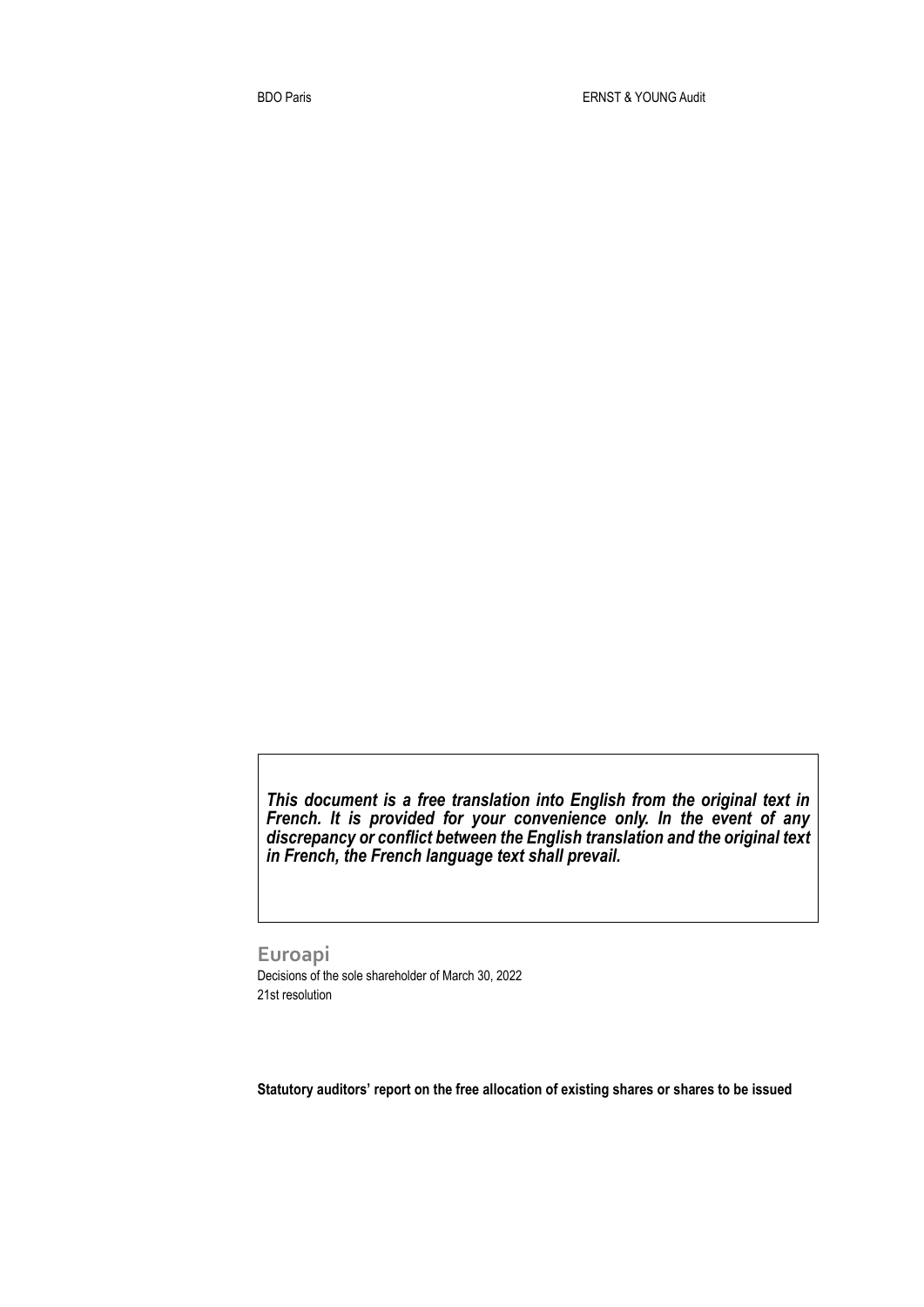## **BDO Paris**

43-47, avenue de la Grande Armée 75116 Paris A French S.A.S. with a share capital of EUR 3,000,000 480 307 131 R.C.S. Paris

Statutory AuditorMember of the Paris regional association of auditors (*compagnie régionale de Paris*)

**ERNST & YOUNG Audit** Tour First TSA 14444 92037 Paris-La Défense cedex A French S.A.S. with a variable share capital 344 366 315 R.C.S. Nanterre

Statutory AuditorMember of the Versailles and Center regional association of auditors (*compagnie régionale de Versailles et du Centre*)

**Euroapi** Decisions of the sole shareholder of March 30, 2022 21st resolution

## **Statutory auditors' report on the free allocation of existing shares or shares to be issued**

To the sole shareholder,

In our capacity as statutory auditors of your company and in compliance with article L. 225-197-1 of the French Commercial Code, we hereby report to you on the proposed free allocation of existing shares or shares to be issued, reserved for employees or certain categories of employees and/or officers of your company or of companies or economic interest groupings in which the company holds, directly or indirectly, at least 10% of the capital or voting rights at the date of allocation of the shares concerned, a transaction upon which you are called upon to vote.

The total number of shares that may be allocated under this authorization may not represent more than 3% of the company's capital, it being specified that the total number of free shares allocated by the Board of Directors may not exceed 10% of the company's capital stock on the date of the decision to allocate them, and that this number will be deducted from the overall ceiling provided for in the 22nd resolution, and that the total number of shares likely to be allocated under the present authorization to corporate officers may not represent more than 0.4% of the company's share capital on the date of the decision by the Board of Directors to allocate them.

Your Chairman proposes, on the basis of his report and subject to the non-retroactive condition precedent of the effective admission of the company's shares to trading on the regulated market of Euronext in Paris, that you authorize the Board of Directors (subject to the prior transformation of the company into a public limited company (*société anonyme*) with a Board of Directors, which is proposed to you in the 1st resolution) for a period of 26 months to allocate existing shares or shares to be issued.

It is the Chairman's responsibility to prepare a report on the proposed transaction. It is our responsibility to report to you, if necessary, our observations on the information given to you on the proposed transaction.

We have performed those procedures which we considered necessary to comply with the professional quidance issued by the national auditing body (*Compagnie nationale des commissaires aux comptes*) relating to this type of engagement. These procedures consisted notably in verifying that the terms and conditions envisaged and given in the Chairman's report are in accordance with the legal provisions governing such transactions.